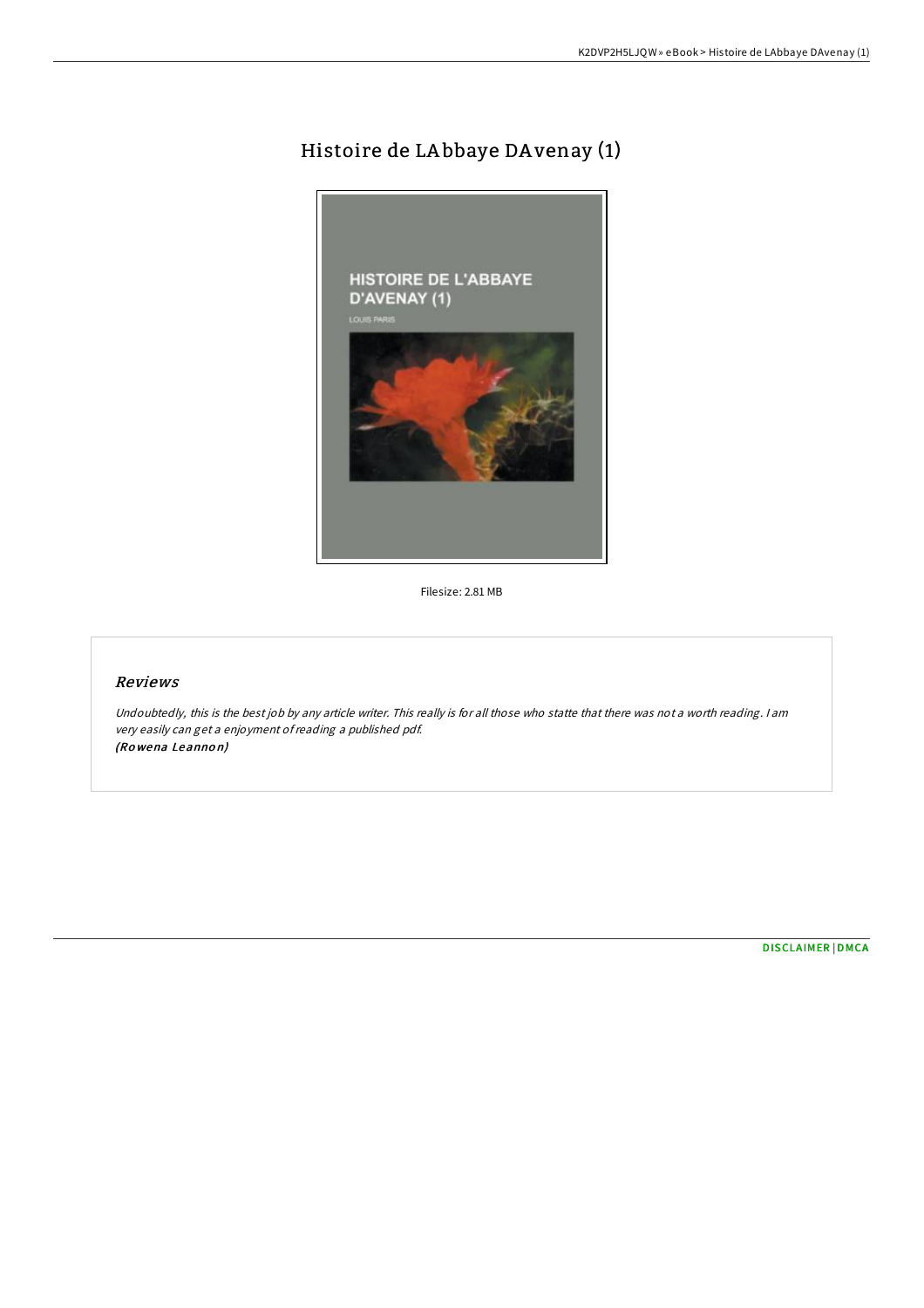## HISTOIRE DE LABBAYE DAVENAY (1)



**DOWNLOAD PDF** 

To save Histoire de LAbbaye DAvenay (1) eBook, you should click the web link listed below and download the file or have access to other information which are in conjuction with HISTOIRE DE LABBAYE DAVENAY (1) ebook.

RareBooksClub. Paperback. Book Condition: New. This item is printed on demand. Paperback. 308 pages. OCLC Number: (OCoLC)613958662 Subject: Broadband communication systems -- Government policy -- United States. Excerpt: . . . 1. 3 APPROACH NTIA simulated a variety of power line structures using the Numerical Electromagnetic Code (NEC) software package and determined the expected field strength over a range of distances from the power line, along the length of the power line, 4 and at various heights above the ground. The NEC simulations were used to evaluate the effectiveness of the FCCs recently adopted measurement guidelines at achieving a reasonable level of measurement accuracy with a practical number of measurements as discussed in Section 2. In Section 3, the interference risk to fixed and mobile base station receivers from nearby BPL devices was analyzed to formulate suitable radii recommendations for exclusion zones and consultation areas. Using an NEC model of an elaborate power line structure, NTIA applied the measurement guidelines adopted in the BPL Report and Order to evaluate their effectiveness as a means to limit the interference risk associated with these emissions to nearby radiocommunications as discussed in Section 4. Based on the rules and measurement guidelines for Access BPL systems, NTIA updated and expanded upon its evaluation of the aggregation of their emissions via ionospheric propagation using the Voice of America Coverage Analysis Program ( VOACAP ) High Frequency (HF) propagation software package as discussed in Section 5 5. Finally, a summary of the results from these analyses is provided Section 6. Supplemental data from these analyses are provided in Appendices A through D contained in Volume II of this report. This item ships from La Vergne,TN. Paperback.

 $\overline{\rho} \overline{\sigma}$ Read Histoire de LAbbaye [DAvenay](http://almighty24.tech/histoire-de-labbaye-davenay-1.html) (1) Online  $\overline{\mathbf{P}^{\mathbf{p}}}$ Download PDF Histoire de LAbbaye [DAvenay](http://almighty24.tech/histoire-de-labbaye-davenay-1.html) (1)